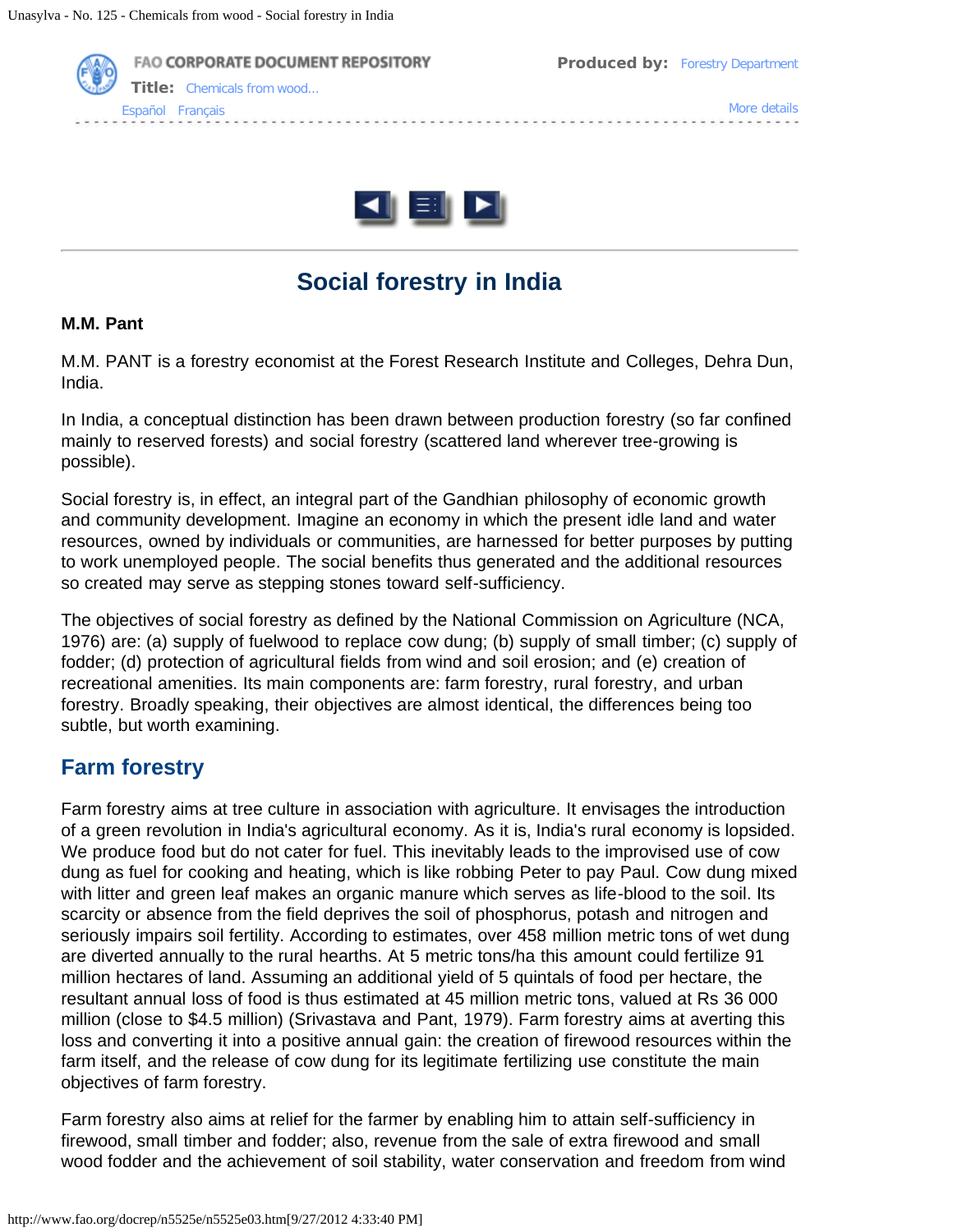erosion damage.

Trees planted on farm boundaries serve as protection fences and shelterbelts. Tree windbreaks, judiciously planted, serve as effective checks against sandstorms, thus maintaining soil fertility. An impressive example is found in the Mohindargarh district of Haryana, where the creation of systematic windbreaks has practically stopped sand intrusion from Rajasthan. Spectacular work in this sense has also been done in the states of Gujarat, Tamil Nadu and Rajasthan.

The multiple benefits from farm forestry to the rural economy are intended to accrue without impairing the normal field productivity. To achieve it a judicious choice of species and a sound layout of trees and agricultural crops are of vital importance. The strategy depends upon a number of factors-mainly type of soil, rainfall, temperature, soil moisture, wind conditions.

But the green revolution cannot fructify without the farmer achieving his self-sufficiency in fuel, fodder, manure and small constructional timber. There is a prima facie need, an urgency to educate the farmer and villager on. the beneficial role of forestry as a. handmaid of agriculture. They must: be told that their salvation against a. lopsided economy lies within their own reach. The doctrine of farm forestry must be diffused throughout the country in a capillary way, so as to reach the entire rural population and create understanding and acceptance.

#### **India's rural economy is lopsided. It leads to the use of cow dung as fuel' which is like robbing Peter to pay Paul.**

The operations involved in farm forestry- are, on the whole, simple and easy. All that a farmer is required to do is to plant suitable tree species on his farm in such a manner as to avoid any undue intrusion between field crops and trees. The dual cultivation does not preclude the farmer from the seasonal harvest of his field crops. In the case of tree crops, however, he will have to await the cycle of growth before deriving monetary and material benefits. The duration of a cycle may range between five and ten years. However, once the tree cycle begins to operate, the rotational yield and return will also assume fan annual feature.

There are certain prejudices attached to farm forestry, based more on ignorance than on reality: for example, that trees harbour birds which damage food crops; or that trees provide shade which mars crop growth; or that trees lower the water table through excessive transpiration.

These prejudices will not die if left alone. A deliberate and constant diffusion of facts to combat these fallacies is essential. It could, be done through lectures, agricultural broad" casts, village meetings and the like.

Meanwhile, let us clear up some of the confusion right here, beginning with birds: they are a natural check against harmful insects, pests, rats and other vermin; they feed on insects, worms and caterpillars inimical to vegetation. Caterpillars devour leaves, twice their own weight per day. The voracity of locusts is legendary. Birds, such as the white stork, not only take a heavy toll of caterpillars and locusts but also scratch up and devour insect eggs. Many birds such as the rose pastor live on and feed their young exclusively with insects. A German ornithologist has estimated that a single pair of tits with their progeny destroy annually at least 120 million insect eggs or 150 000 caterpillars and larvae. Owls, eagles, hawks and other birds of prey are nature's agents for, controlling the growth of rats and other rodents. So much for birds.

The idea that the shade of trees is harmful to crops may be true in certain circumstances. Large-scale experiments carried out in the USSR (Ukraine) showed that agricultural losses due to trees were offset in two years in the case of poplars and five years in the case of oak plantations, ultimately resulting in an increase in weight of herbage as well as in the yield of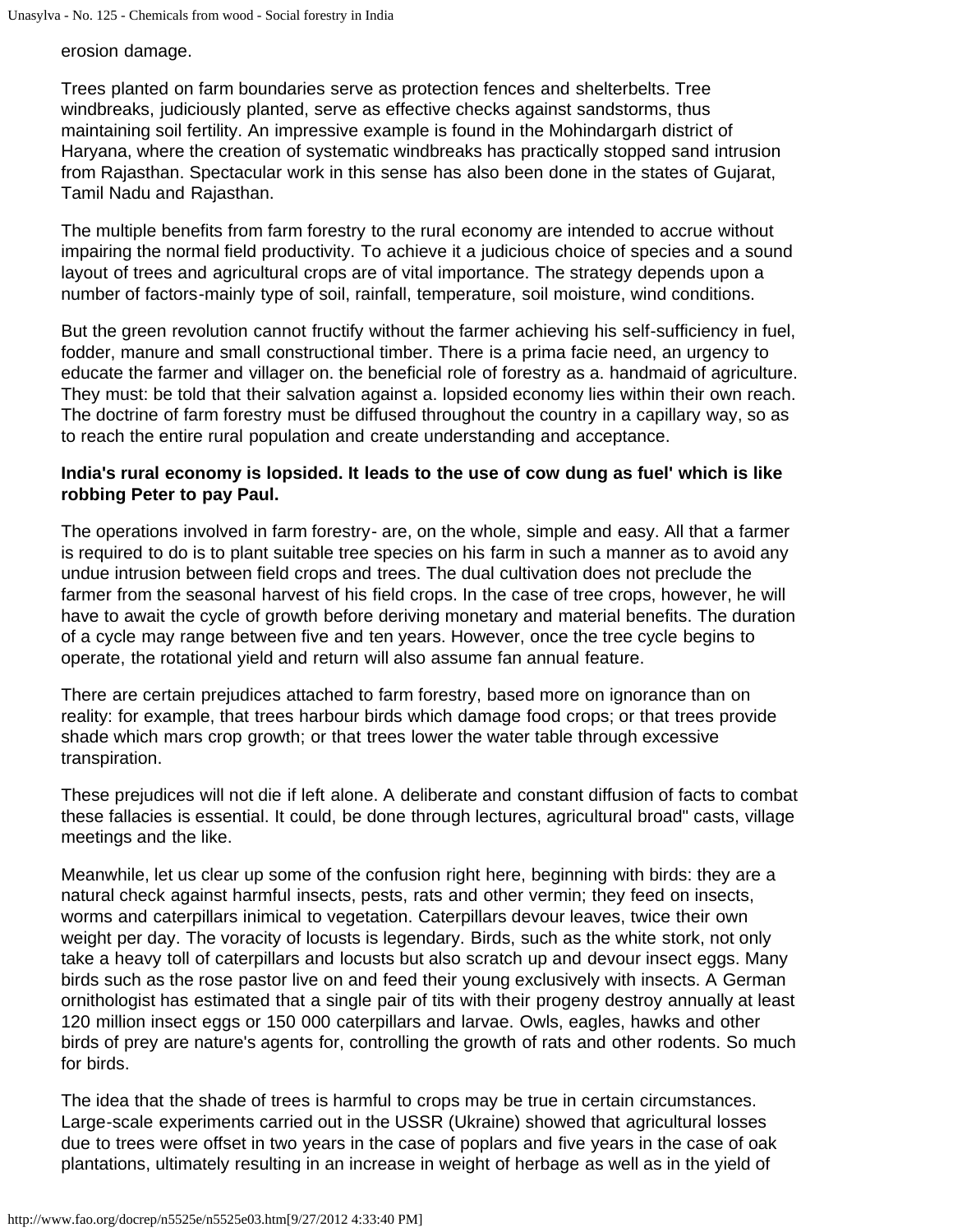Unasylva - No. 125 - Chemicals from wood - Social forestry in India

wheat. However, to avoid shade conflict between trees and field crops a mutual adjustment between the two is of paramount importance: a careful selection of tree species and their correct spacing in a farm are the best solution.

Trees do not lower the water table. Trees replenish ground water during the monsoon, through seepage. In Punjab, Haryana and Uttar Pradesh where *Eucalyptus teriticornis* has been planted along roadsides, on canal banks and on field boundaries, high yielding wheat crops are being grown with encouraging results. Scientific data on the water-consumption habits of trees and agricultural crops are nod: easily available. Systematic studies of this aspect may be useful for the reassurance of the farmers. In any case, farmers prejudiced against any particular tree species can plant alter native species. Planting of *Syzygium* cumin) (*jamun*) trees in a row on field boundaries in the Saharanpur district of Uttar Pradesh, *Dalbergia* sissoo (shisham) trees on field ridges in West Dinajpur, eucalyptus in Punjab and Haryana and *Casuarina equisetifolia* on sandy soils in Orissa and the South has shown that no significant damage is caused to field crops by trees. Planting trees in those areas is a very ancient practice.

The Vatava farm forest in Gujarat has demonstrated that the water-absorbing capacity of the soil in tree-planted areas increases greatly. In the year 1976, about 304 mm of rainfall were absorbed in this forest within a few hours, while in the treeless neighbouring farm the rain stood unabsorbed for 4-5 days after the rains (Srivastava and Pant, 1979). This shows that trees recharge the sub-soil water efficiently, mitigating the rate of transpiration vis-à-vis seasonal crops.

Farmers can grow their own timber, fuel and fodder trees along field boundaries and marginal land where cultivation is not practiced. These farm boundaries collectively occupy an enormous land area. The total area of cultivable land in. Uttar Pradesh, Haryana and Punjab is estimated at 34 047 000 ha. Taking a paltry 1 percent under boundaries, the total land coverage in these states is estimated at 340 470 hectares or 3 404.7 sq. km. This otherwise unproductive area can be utilized for growing more than 90 769 million trees.

The farmer can make the trees grow to suit his own economy. The shelter provided by trees can be utilized for cowsheds, tractor sheds, air conditioners, etc.

The resources of the state forest departments or governments are too limited for financing plantation projects on private land. Such projects must, therefore, be taken up by individual farmers. A tree is both a factory and consumer goods. It is a factory run mainly by nature for man. If farmers plant trees on boundaries and other uncultivable land in and around their farm holdings, valuable capital can be generated, at a practically negligible cost. In a few years, a 10 to 15 paisa (\$0.01 to \$0.02) seedling becomes a tree worth Rs 40-80 (appr. \$5-\$10.00).

Needless to say, trees are a cash crop with a distinct advantage over the traditional agricultural cash crops: the product is not perishable. If at any time the owner does not get the expected price, he need not harvest his trees, which will continue to put on valuable growth and can always be sold when market conditions are favourable, unlike agricultural cash crops, which must be harvested when ready, irrespective of market conditions.

Rural forestry is also identified as extension forestry. It encompasses forestry activities on community and village lands, degraded forests, road and railway sides and canal banks for the benefit of rural people. It also includes restoration of derelict areas such as those bearing scars of quarrying, mining, road construction, brick manufacture, lime burning and the like.

The objectives of rural forestry are, by and large, identical with those of farm forestry - meeting the needs of the rural population. There is, however, one important difference: the ownership of the land resources. In farm forestry the ownership of the land is usually private,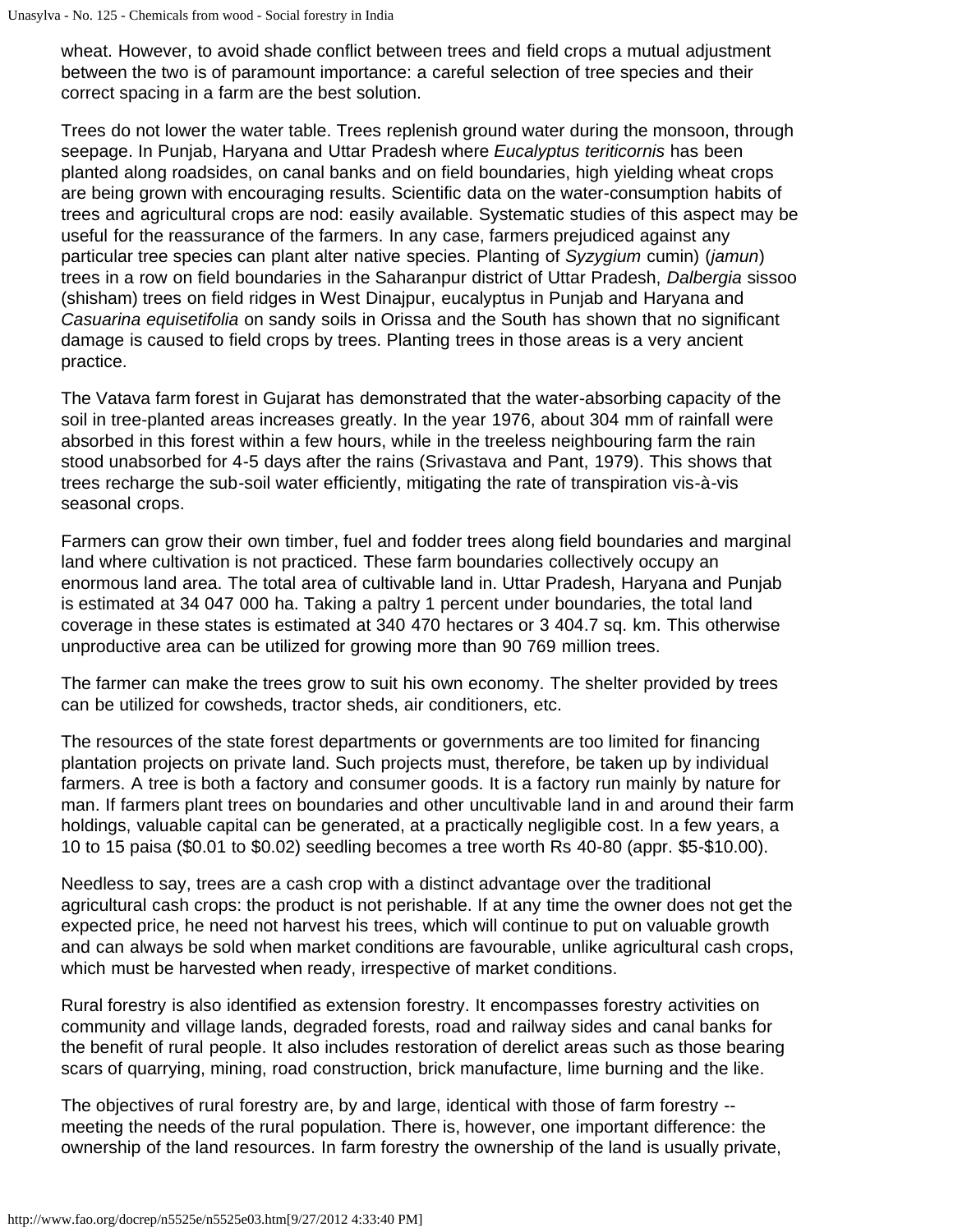individual, while in rural forestry it is communal. This raises peculiar problems of protection and management, calling for the involvement of the entire community for the effective implementation of the project. Such a systematic involvement of the rural population in forestry activities will bring to the forefront the multiple advantages of tree growing-for food, fodder and subsidiary products. The primary objective of all rural forestry programmes is to lift peasants out of their condition of poverty and ignorance and help them attain self-sufficiency through planting trees.

#### **[COW DUNG TO BE USED AS FUEL DRYING IN THE SUN IN UTTAR PRADESH social](http://www.fao.org/docrep/n5525e/n5525e06.jpg) [forestry could replace this](http://www.fao.org/docrep/n5525e/n5525e06.jpg)**

A number of cottage industries can develop with the aid of tree resources: honey; sports goods and silk; oil from seeds; household furniture from wood and bamboo; dairy products from fodder; tanning industry from bark, seals, leaves -and many others.

Social forestry aims at growing trees wherever possible, on idle land resources, singly, in groups or in strips. At present, idle land resources consist of roadsides, sides of railway tracks, canal banks and drainage channels. These alone offer over 902 000 ha of land that can be profitably planted. Other waste lands are: river banks degraded areas in villages, ravines, swamps, cremation grounds, compounds of schools, colleges, hospitals, buildings, and so on. Out of 75 million hectares classed as forests in India, a significant chunk represents decrepit forestry and stands in need of renovation. At the same time, there are about 220 million people, mainly in the rural areas, who are living below the poverty line because they are either unemployed or underemployed. Given appropriate incentives and training, these idle people can be productively employed to afforest substantial rural land hitherto untapped.

Generally speaking, 1 hectare of plantation activity generates 150 to 500 man-days of employment in the rural areas during the first three years. Later, the harvesting of the forest crop provides employment at a higher level of income for almost twice the number of mandays. The processing of wood and other forest products, due to their extensive forward linkages, is not considered.

Trees in groups or strips planted in village areas are also financially viable.

The benefit-cost analysis of some roadside and village plantations in Gujarat and Haryana States shows that these give a financial internal rate of return (FIRR) - excluding land rental varying from 7 percent in the worst saline soils to 32 percent in good areas (Srivastava and Pant, 1979).

Urban forestry has a twofold objective: to bring trees to the door of the people and to improve the aesthetics of local surroundings. Trees of ornamental variety which flower and fruit at different seasons are planted along roadsides and canal banks, near towns, villages and cities. Urban forestry also envisages the beautification of domestic compounds, roads and vacant lands and the creation of tree groves in towns and cities. Borivali Park in Bombay, Kukrail forest in Lucknow, and Banargatta Park in Bangalore are illustrations of such achievements

#### **Social forestry is, in effect, an integral part of the Gandhian philosophy of economic growth and community development.**

These parks serve as urban health resorts and are extremely popular with city dwellers.

Gujarat State has adopted social forestry in a big way. Tree consciousness has been culturally fostered. Important social ceremonies, such as weddings, and many religious functions are preceded by a tree-planting ceremony. Also some interesting and unique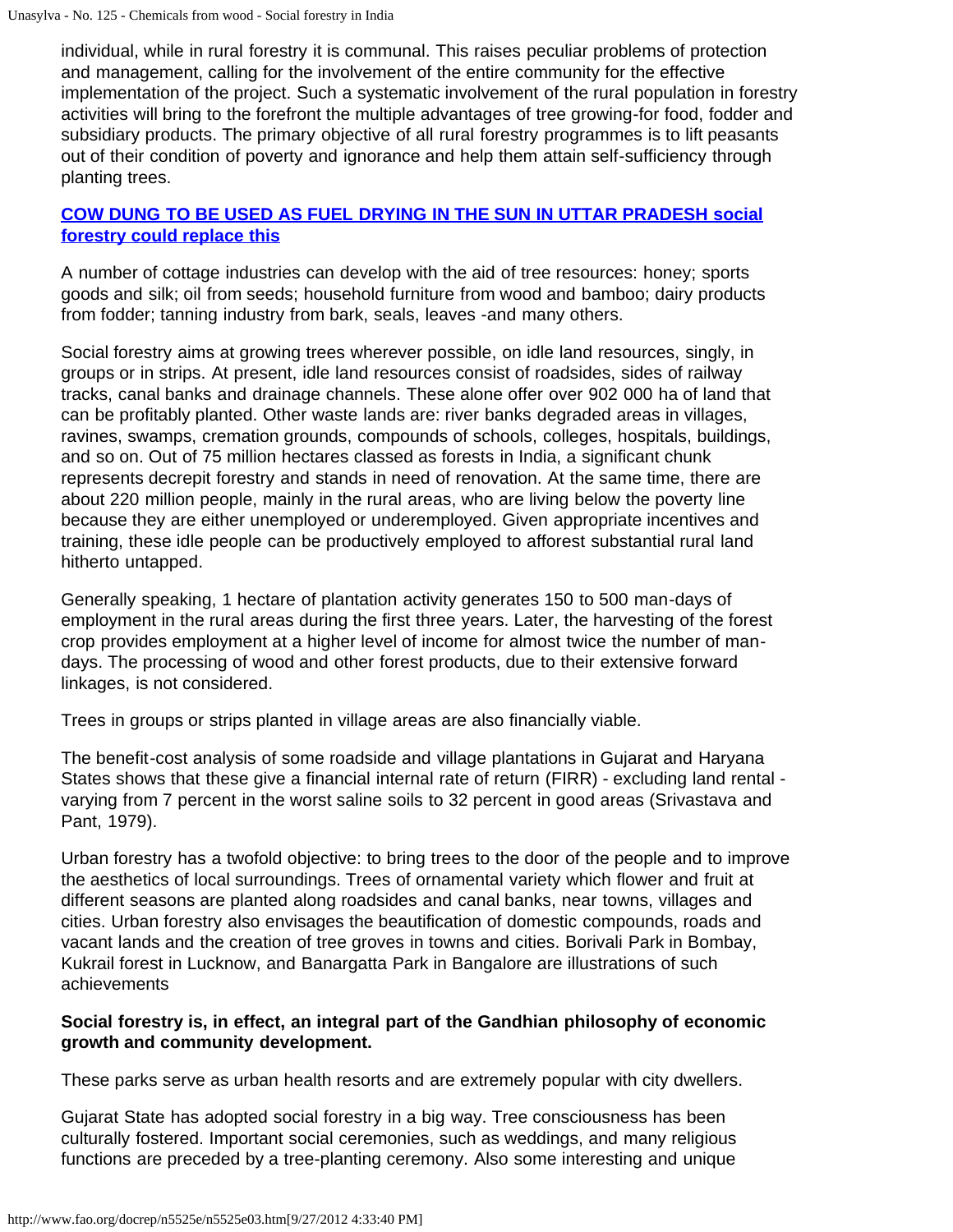forestry conventions have been established. Here are a few: every residential compound must have a minimum of five trees. This is obligatory as a prelude to approval of the map and permission for building construction. Felling of young and growing trees is banned. Even road alignment is changed to avoid felling of trees. Social ceremonies conducted by the Governor, Ministers or VIPS are invariably preceded by tree-planting rituals. Religious ceremonies are marked by tree-planting.

To lend impetus to free-planting, a religious leader, Pandit Shamboo Maharaj, has offered to recite the "Mahabharat *Katha*" free of charge if any farm owner plants 500 trees. The narration lasts for five or six days and Pandit Shamboo Maharaj is well known for his masterly presentation. His offer has prompted many a farmer to plant trees. Social organizations have also undertaken tree-planting on a large scale. These activities have created tree consciousness among the people and a genuine urge to transform their drab surroundings into green beauty.

## **Pilot projects**

Many educational institutions, colleges, schools, universities, polytechnics, have created "students' forests", plots on vacant land in and around their institutions. The urban forestry beautification programmes executed in their spare time by the students are worth seeing. The Forest Department has introduced schemes for raising nursery plants through the voluntary efforts of schoolchildren. The enterprise does not clash with the academics. In 1977, 54 schools scattered in eight districts of Gujarat raised 466 500 seedlings. During 1978, 84 schools pursued this programme. Seeds, polythene bags, etc., are provided by the Forest Department and the ensuing seedlings are later purchased by it at a nominal rate of 15 paisa (\$0.02) per seedling. The money thus raised is utilized for giving, aid to poor children, for the purchase of books, sightseeing excursions, etc. The socio-economic impact of this activity reaches, much deeper than it seems. What the Forest Department is really doing is awaking in the citizens of tomorrow a sense of tree consciousness and of the noble aspirations of the green revolution. If each student in the country plants 10 seedlings in a year, over 770.5 million seedlings can be raised annually.

In several Indian cities, sewage waste poses a serious problem as a source of pollution. The Forest Department has ingeniously laid out shelterbelts o screens of trees around such noxious venues. The sewage water serves to irrigate the tree species and its solid components form valuable organic manure for the fields. The trees also absorb foul gases emanating from sewage dumps.

The progress made by the State Reserve Police Force, Saijpur, Ahmedabad, under the guidance of the Forest Department is worth mentioning. Since 1973, the unproductive portions of the land -nearly 8 ha out of a camp area of 27 924 ha-are in the process of being planted with trees.

Army privates have planted 28 404 seedlings supplied by the Forest Department during forest festivals. The plants are irrigated, tended and looked after by the soldiers in their spare time. The sewage serves both manurial and irrigational purposes, and benefits the trees and the agricultural crops. The value of the green capital generated so far within the Saijpur campus is estimated at Rs 284 000 assessed at Rs 10 per tree.

The trees have had a healthy influence on the local temperature. The commandant has reported that the temperature in the campus is about 3° degrees lower than elsewhere in the surrounding areas.

In India, the various military and paramilitary corps throughout the country are potential reservoirs of massive manpower. The land within their campus and neighbourhood,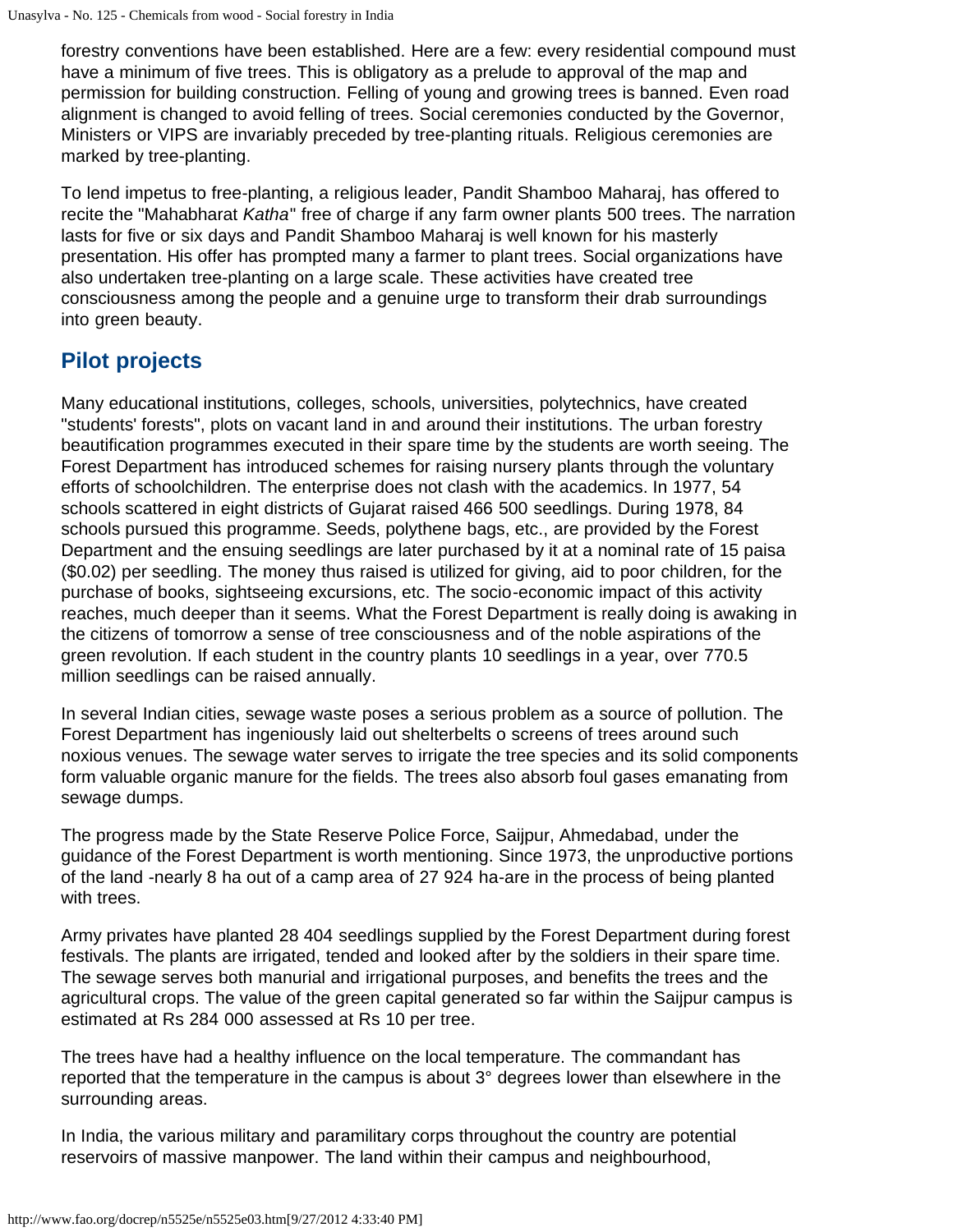particularly catchments of river systems, provide ideal grounds for tree-planting. If the disciplined men of these units are given free tree seedlings and the technical know-how, considerable areas can be planted up annually at little cost to the Government. To incite fair competition among the various formations, prizes may be awarded for outstanding planting efforts.

In Dangs, Dharampur and Vyarat forests some groups have been practising shifting cultivation for several years, with great damage to land fertility. In turn, erosion and poor cultivation techniques have reduced the farmers to abject penury. The Forest Department has drawn up a unique scheme to improve their lot. Technical and financial help is given to the inhabitants. The land is planted with teak and bamboo. The areas are worked on a 15-year rotation. During this period, when the tree crop is growing, the villagers are given a subsistence allowance equivalent to their average annual earnings from cultivation and also alternative employment. The Forest Department raises the plantation and maintains it for the first three years. Thereafter the plantation is entrusted to the care of the landholder who continues to receive a subsistence allowance annually. Timber derived from tending operations is first offered to the landholder for his *bona fide* needs. The remaining timber is sold. At the end of 15 years, teak trees and bamboos would be fit for exploitation. From the sales proceeds, the subsistence allowance (without interest) is to be deducted and the balance is to be given to the landowners as an extra income from their land-holding.

#### **Generally speaking a hectare of plantation activity generates 150 to 500 man-days of employment during the first three years.**

This scheme can be adopted with suitable modifications in Arunachal, Meghalaya and Nagaland where shifting cultivation extensively practiced is ruining valuable land resources and is causing environmental problems.

## **Social forestry and the ownership concept**

Young plants need care and protection. Unless they are protected for at least 4-5 years, or until such time as they are well established, their ultimate success is doubtful. The prospects of success rise with the healthy growth of plants. The better the earlier tending, the sooner the trees mature.

The protection of trees raised under social forestry poses certain problems. Ownership or property right is one. Property right constitutes an important instrument for stimulating selfinterest. In social forestry we are dealing with areas with mixed ownership public/communal/private. The protection of each planted area, on public and communal land, depends on ownership rights as perceived by the individual and the rural population as a whole. In the case of private farms, the property rights are well defined and involve individuals. But in the case of public and communal lands, the ownership is generally vague. Hence protection of trees in such areas is comparatively difficult.

Effective protection of trees, particularly on roadside plantations, can be ensured by the allotment of trees to local individuals. Such individuals should be allowed to share in the benefits from trees under their protection. The annual produce of fruit, flower and seed trees should be given to them free or at nominal cost. In addition they should also be given a share from the profits derived from the sale of trees.

The ownership concept, by arousing personal interest, will constitute a major incentive. In urban areas, the purpose may be served by organizing protection brigades, societies of tree lovers, and by appointing honorary tree wardens. In rural areas, however, some positive economic incentives as proposed earlier are essential. The scheme may necessitate some modification in the land tenure systems. Naturally the success of such a policy greatly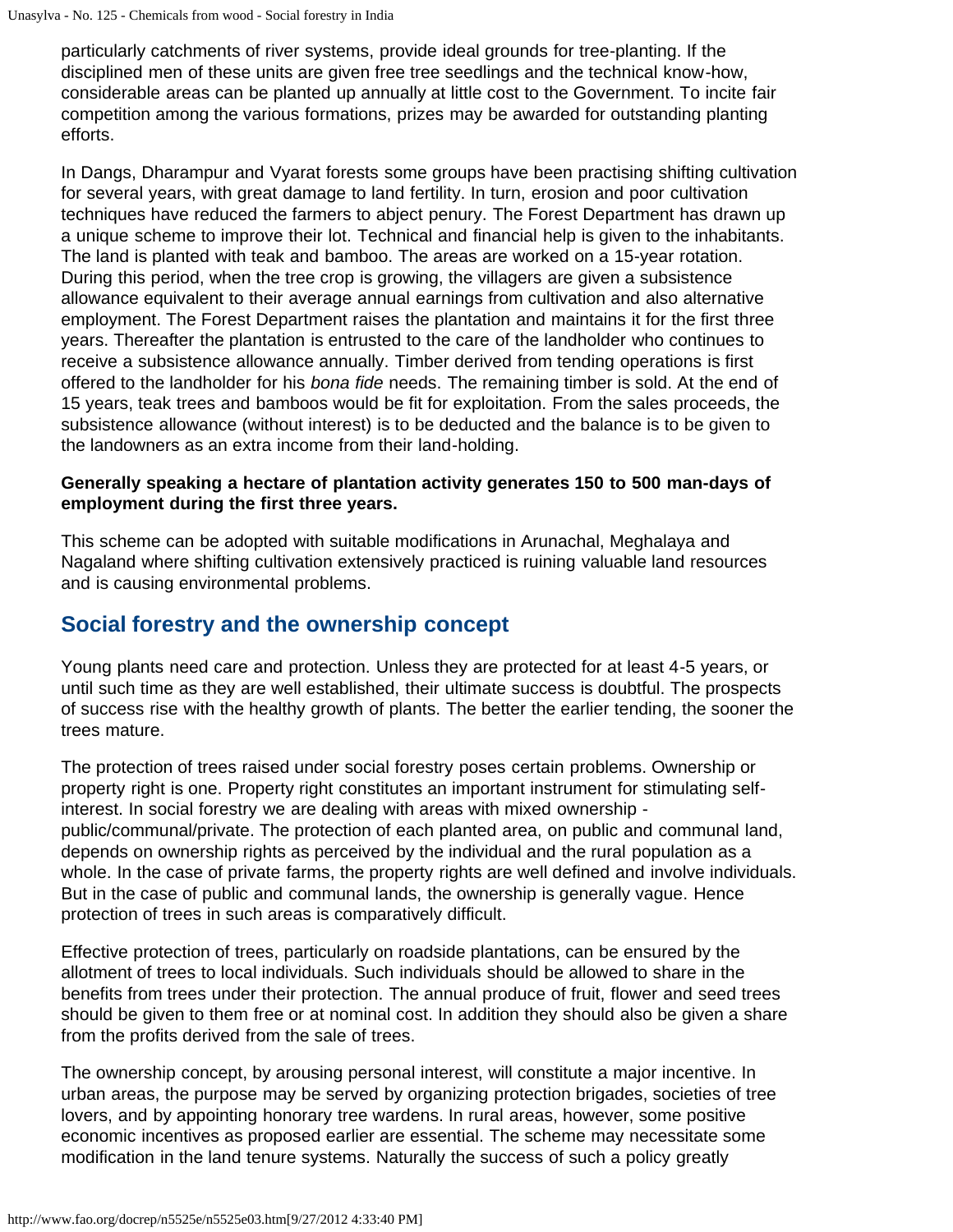depends on giving the widest publicity to the amenities and benefits attached to tree protection.

The Government has proposed three centrally sponsored schemes under social forestry programmes: mixed plantations on lands owned by village and forest departments; reforestation of degraded forests, and integration of soil and water conservation in the Himalayan region. These schemes have also high employment-generating possibilities for unskilled workers in rural areas.

During 1975-76, 1 500 hectares and 1 355 row kms were planted up under social forestry. The target for 1977-78 included 6 300 ha and 5 400 row kms and for 1978-79, the area planned covered 105 000 hectares and 3 700 row kms. Centrally sponsored social forestry programmes during the Fifth Plan period envisage covering 186 500 hectares and 10 500 row kms.

In v few of the fast-growing population and the country's developing economy the impending colonization -in parts-of scattered blocks of reserved and protected forests of various denominations contiguous to populated areas appears inevitable in the not distant future. While precise data are not readily available a conservative guess assesses the cumulative loss of India's forestry at about 4.136 mil lion hectares during the three decades of the postindependence era. This is a significant loss. The concept of social forestry provides a positive remedy to our sylvan problems.

The allied categories of proposed manmade forests - farm, rural, urban, etc.-will also be conducive to wildlife welfare, serving to extend their greatly shrunken habitat within the preserves of the protected forests.

Man made forests will also serve to relieve the reserved and protected forests of their erstwhile economic bur dens which they may no longer be able to sustain *in toto*. For instance, to make room for "Project Tiger" vast areas of high forests in India, totalling 499 800 ha, have been closed to tree harvesting and cattle grazing. They have been set aside to induce ideal conditions for the subsistence and breeding of tigers (Srivastava, 1979). But forest closures have serious economic repercussions. For one thing, they will lead to the total withdrawal of certain privileges, such as the extraction of firewood, industrial wood, bamboo, fodder and other forest produce, and services (grazing). The current dearth of alternative sources of forest supplies and the demands of a rising population may expose the :incompatibility of fostering wildlife at the cost of human distress.

To sustain the two schemes simultaneously-conservation of wildlife and satisfaction of human demands -we must find alternative sources to maintain the tempo of supplies. Obviously, the answer lies in creating more forest resources immediately through social forestry schemes.

The crusade against tree-felling launched by the CHIPKO civil disobedience movement, currently raging in Tehri Garhwal, U.P., is likely to curtail drastically the scope of forest exploitation in the hills. CHIPKO is, an anti-tree-felling movement initiated by Sri Sunder Lal Bahuguna and Sri Chandi Prasad Bhatt in 1974. Its *modus operandi* is somewhat histrionic and involves physical interference with felling operations by embracing each :marked, condemned tree in a desperate bid to rescue it from the lethal strokes of the axeman. The CHIPKO ideology aims at immediate suspension of felling of green trees in hills and catchment areas. Despite its turbulent political genesis and boisterous mode of regimentation its ideals are patriotically motivated and its clamour helps in focusing attention on the crisis in Indian forestry. The implications of CHIPKO are likely to influence equally many other areas of the country confronted with identical problems of tree denudation.

The success of social forestry schemes depends on recurring grants of financial aid from both